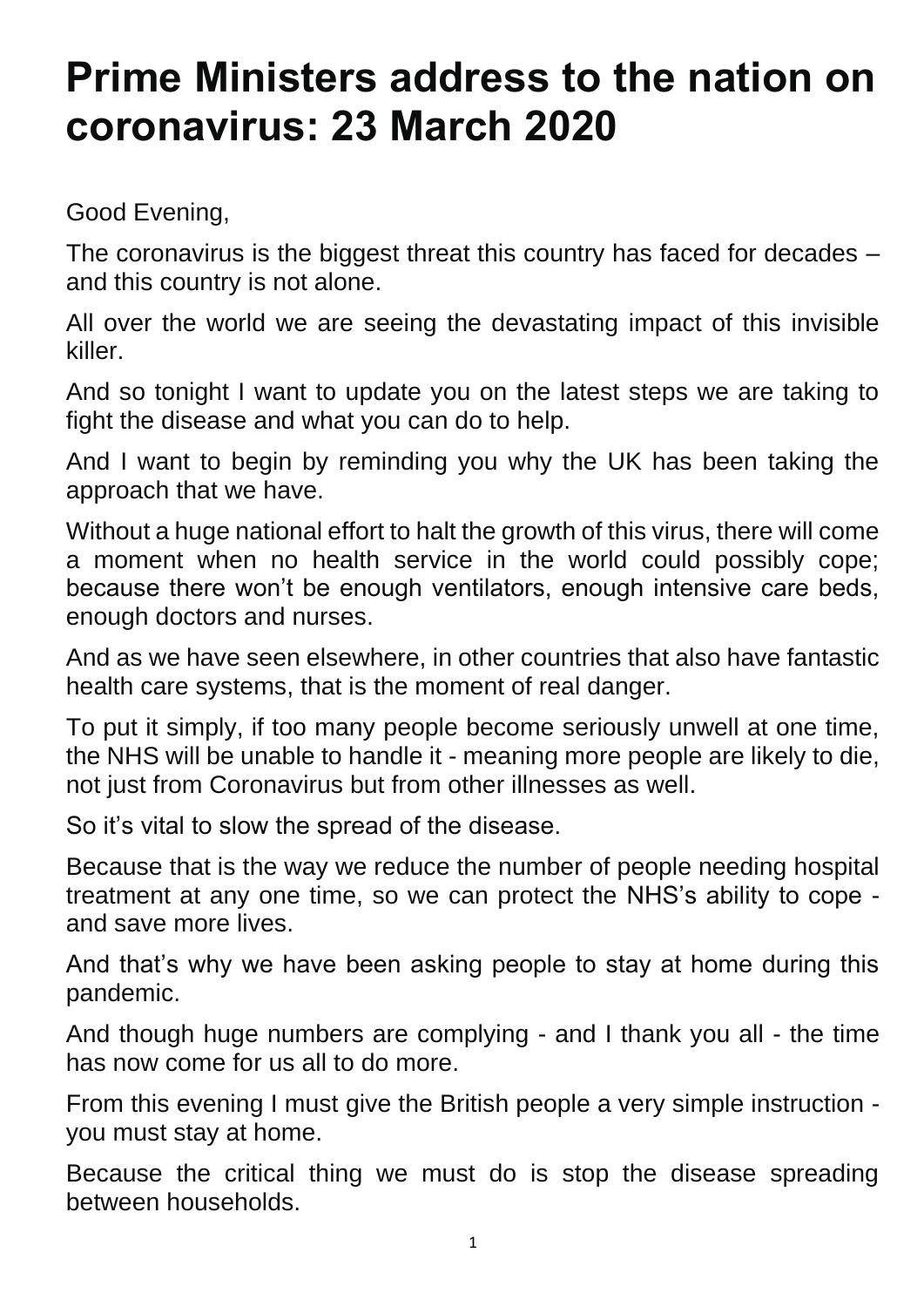That is why people will only be allowed to leave their home for the following very limited purposes:

- shopping for basic necessities, as infrequently as possible
- one form of exercise a day for example a run, walk, or cycle alone or with members of your household;
- any medical need, to provide care or to help a vulnerable person; and
- travelling to and from work, but only where this is absolutely necessary and cannot be done from home.

That's all - these are the only reasons you should leave your home.

You should not be meeting friends. If your friends ask you to meet, you should say No.

You should not be meeting family members who do not live in your home.

You should not be going shopping except for essentials like food and medicine - and you should do this as little as you can. And use food delivery services where you can.

If you don't follow the rules the police will have the powers to enforce them, including through fines and dispersing gatherings.

To ensure compliance with the Government's instruction to stay at home, we will immediately:

- close all shops selling non-essential goods, including clothing and electronic stores and other premises including libraries, playgrounds and outdoor gyms, and places of worship;
- we will stop all gatherings of more than two people in public excluding people you live with;
- and we'll stop all social events, including weddings, baptisms and other ceremonies, but excluding funerals.

Parks will remain open for exercise but gatherings will be dispersed.

No Prime Minister wants to enact measures like this.

I know the damage that this disruption is doing and will do to people's lives, to their businesses and to their jobs.

And that's why we have produced a huge and unprecedented programme of support both for workers and for business.